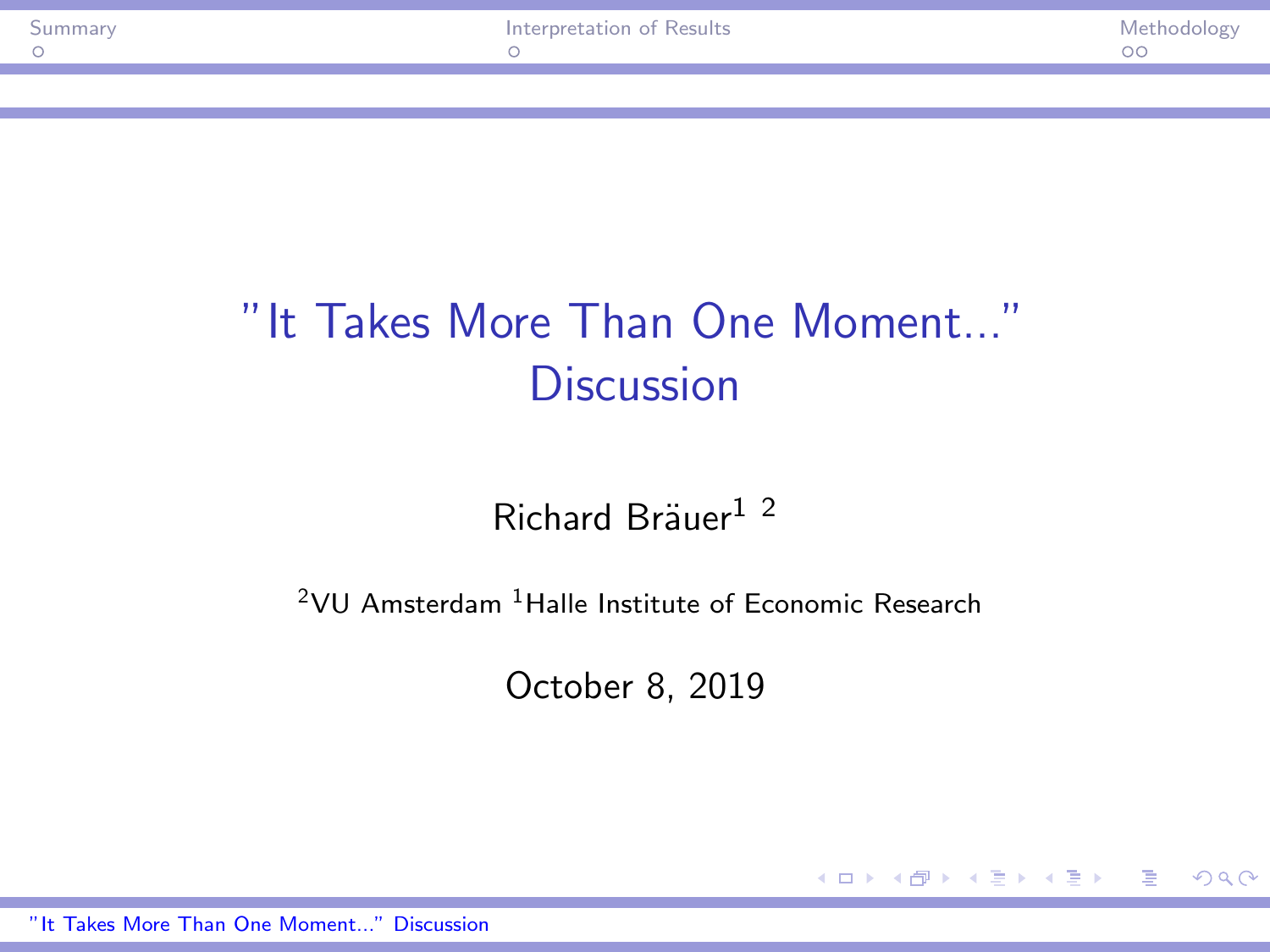# <span id="page-1-0"></span>**Summary**

- $\triangleright$  Estimate country-sector-year gravity model
- $\triangleright$  Explain country fixed effects with productivity distribution
	- $\triangleright$  Does the distribution help explain exporting behavior? (YES)

 $\Omega$ 

- $\triangleright$  Which productivity distribution fits observed exporting behavior? (log normal)
- $\blacktriangleright$  Angles to view contribution:
	- $\triangleright$  Open the black box "gravity equation"
	- $\triangleright$  Better understand drivers of trade flows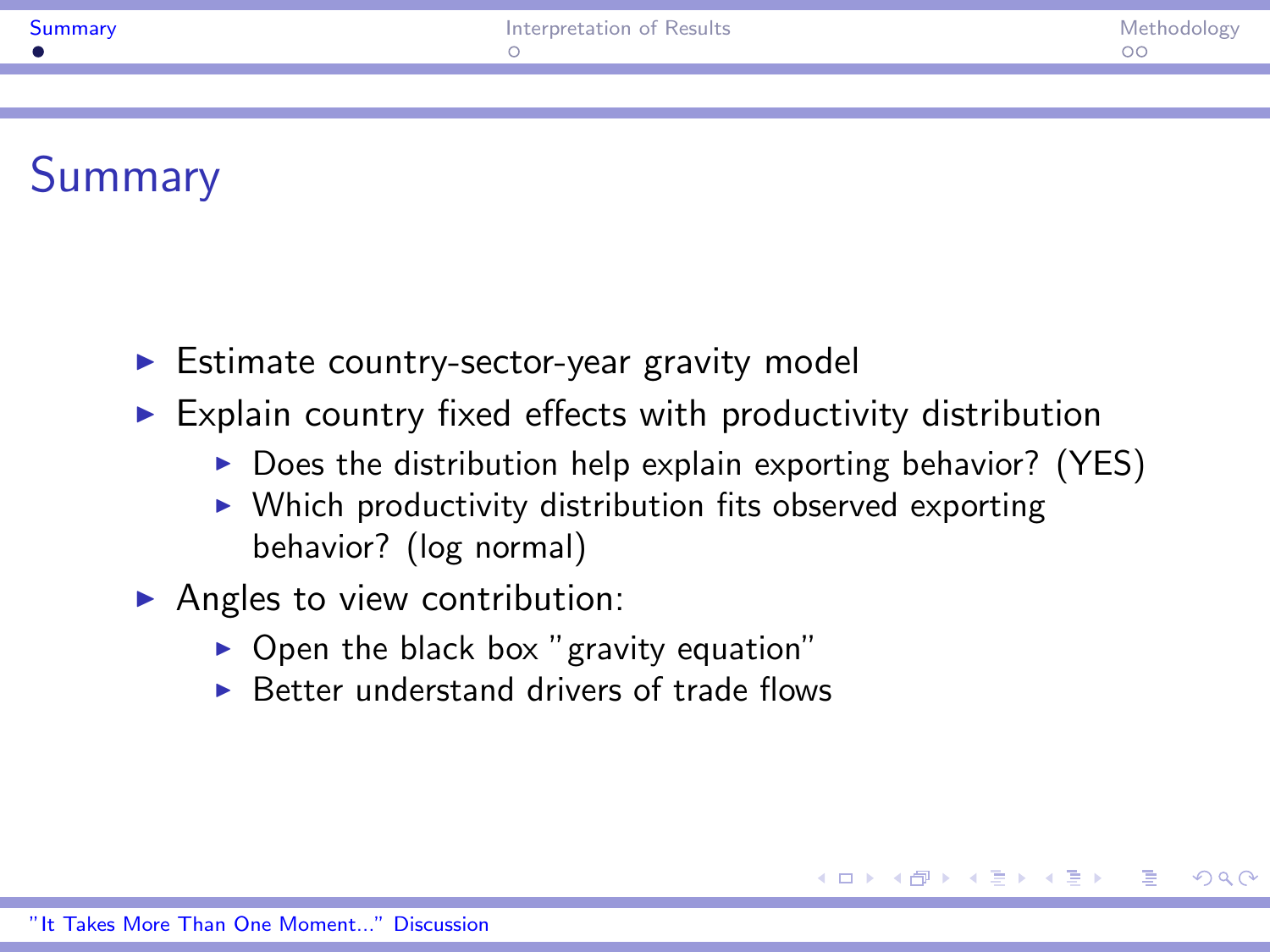$\Omega$ 

## <span id="page-2-0"></span>How to interpret these results?

- $\triangleright$  Correlation of firm productivity distributions to exporting country fixed effects
- $\blacktriangleright$  How causal can we interpret these results?
	- <sup>I</sup> Omitted variable bias is not addressed
	- $\blacktriangleright$  Simultaneity is not addressed
	- $\blacktriangleright$  Identification comes solely from structural assumption
- $\blacktriangleright$  Additional control variables?
- $\triangleright$  More precise derivation of the implied relationship?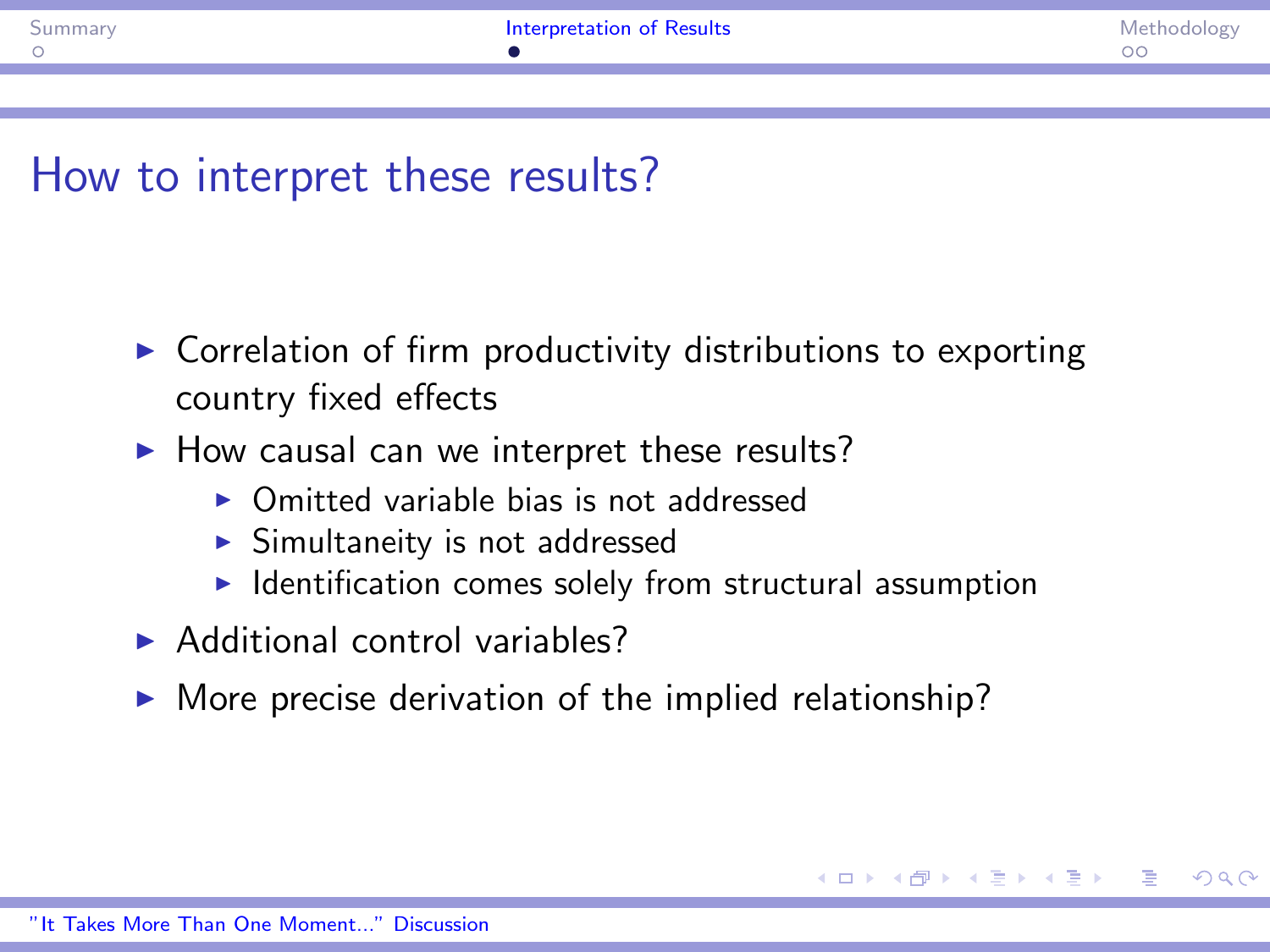<span id="page-3-0"></span>

| oumman | Interpretation of Results | Methodology |
|--------|---------------------------|-------------|
|        |                           |             |
|        |                           |             |

## Discussion of Method

- $\triangleright$  Estimate country-sector-year gravity model
- $\triangleright$  Explain country fixed effects with productivity distribution
	- $\triangleright$  Given the proposed model, is a fixed effect correct?



- $\blacktriangleright$  Productivity distribution is known
	- $\triangleright$  Use model to determine functional form of effect
	- $\triangleright$  The same distribution faces each exp[ort](#page-2-0) [co](#page-4-0)[u](#page-2-0)[ntr](#page-3-0)[y](#page-4-0)

 $\Omega$